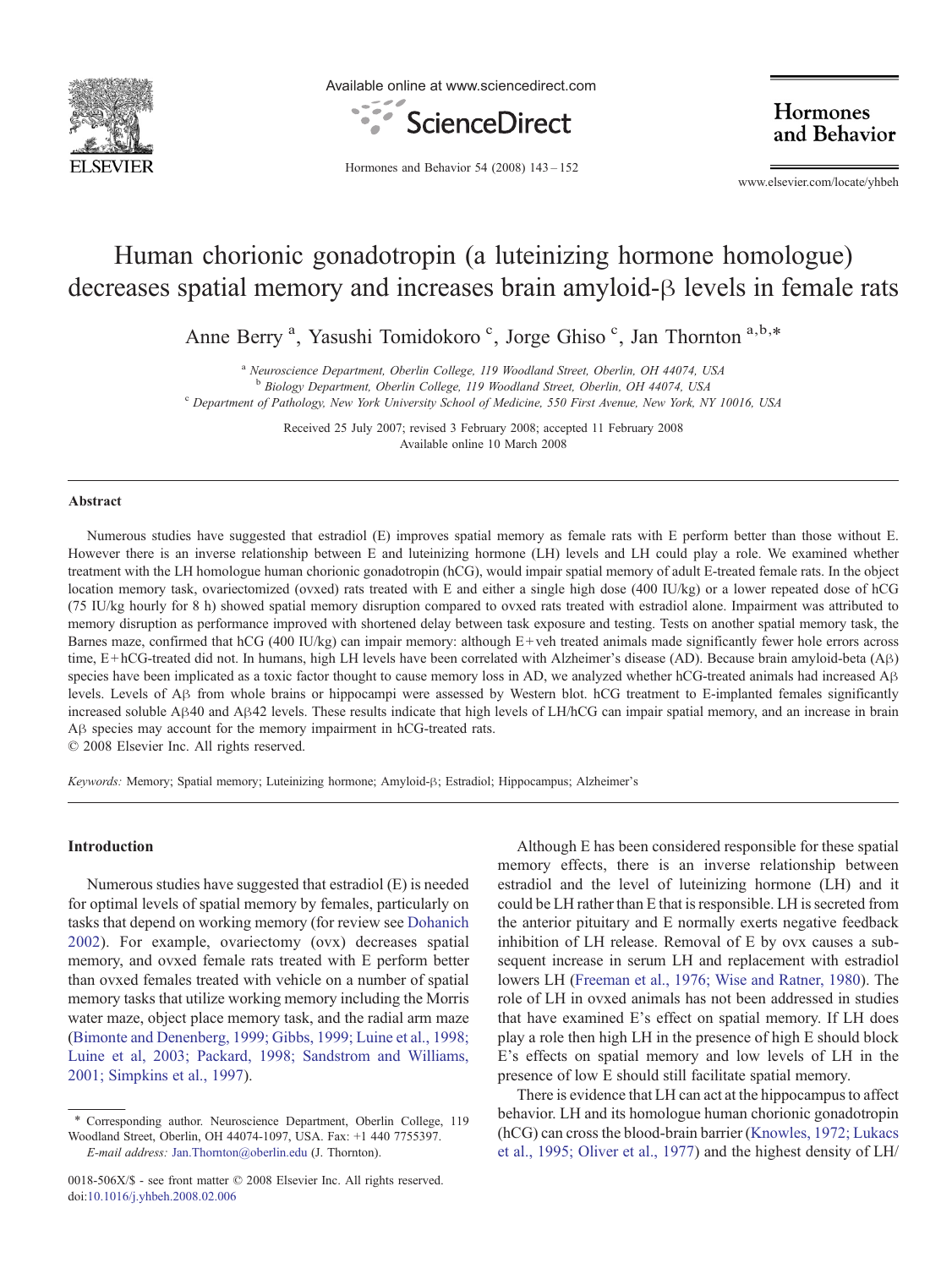hCG receptors in the central nervous system is found in the hippocampus ([Lei et al., 1993\)](#page--1-0), a brain area that is essential for memory. LH can modulate neuronal activity in the hippocampus ([Gallo et al., 1972\)](#page--1-0) and can modify hippocampus-associated behaviors in rats such as taste neophobia, locomotion and rearing ([Lukacs et al., 1995](#page--1-0)).

Suggestive of a role for LH in memory, elevated LH has been implicated as a risk factor in Alzheimer's disease (AD). AD is the most common form of clinical dementia and is characterized by selective neurodegeneration in the hippocampus and progressive memory loss leading to cognitive decline. Reports find serum LH to be significantly higher in individuals with AD compared to age matched controls ([Bowen et al., 2000; Short et al., 2001;](#page--1-0) [Hogervorst et al., 2004;](#page--1-0) though for contradictory evidence see [Hogervorst et al., 2003\)](#page--1-0). Patients with Down syndrome have elevated levels of LH throughout life and develop cognitive impairment and AD-like lesions early in life [\(Mann, 1988; Oliver](#page--1-0) [and Holland, 1986](#page--1-0)). Moreover, immunohistochemical analysis suggests that the amount of LH is increased in the cytoplasm of pyramidal neurons in AD brains ([Bowen et al., 2002\)](#page--1-0).

Brain amyloid proteins have been implicated in the pathophysiology of AD and it is possible that LH may increase amyloid-β (Aβ) levels. In the hippocampus amyloid protein precursor, a single pass transmembrane protein, is cleaved by secretases into Aβ40 and Aβ42. Increases in the secretion and aggregation of Aβ molecules are thought to be responsible for cell toxicity and memory impairment in AD ([Koh et al., 1990;](#page--1-0) [Yankner et al., 1990; Mattson et al., 1992, 1993; Morgan et al.,](#page--1-0) [2000; Naslund et al., 2000\)](#page--1-0). A series of studies have shown that levels of soluble Aβ correlate with the degree of cognitive impairment and disease progression in animal models and AD subjects ([Kuo et al., 1996; McLean et al., 1999; Mucke et al.,](#page--1-0) [2000; Naslund et al., 2000](#page--1-0)) and increasing evidence has suggested that soluble non-fibrillar Aβ rather than the insoluble fibrillar counterpart is important for the pathophysiology of the disease ([Walsh, 1999; Lambert et al., 2000\)](#page--1-0). In addition, LH has been found to cause elevated levels of Aβ in neuroblastoma cells in vitro [\(Bowen et al., 2004\)](#page--1-0), and the prolonged suppression of LH in both normal mice [\(Bowen et al., 2004](#page--1-0)) and an AD mouse model [\(Casadesus et al., 2006\)](#page--1-0) has been shown to decrease Aβ load and aggregates, respectively, in vivo.

In the present studies we explored whether elevated levels of LH may contribute to the memory changes previously attributed to E. hCG was used in place of LH due to it's availability. Both hCG and LH have a similar structure and act at the same receptor to produce similar effects [\(Lei and Rao, 2001; Loosfelt et al.,](#page--1-0) [1989; McFarland et al., 1989\)](#page--1-0). More specifically, we examined whether elevated hCG would disrupt E's enhancement of spatial memory in female rats. We then tested whether elevated hCG, at levels that impair spatial memory, would increase Aβ40 or Aβ42 in the brain.

#### Materials and methods

### Animals

Adult female Sprague–Dawley rats derived from the breeding of animals purchased from Hillltop Animal Laboratories were used. All were weaned at 4 weeks and housed in same-sex groups. Just prior to surgery animals were housed in groups of 3 in plastic cages measuring 27.9 cm  $\times$  20.3 cm  $\times$  17.8 cm. Animals were kept on a 14 hour light: 10 hour dark cycle (7:00 pm lights off) with ad libitum access to Purina Labdiet and water. All behavioral testing took place between 7:30–9:30 pm under red light. All procedures met NIH standards and were approved by the Oberlin College Institutional Animal Care and Use Committee.

#### **Hormones**

All rats were ovariectomized (ovxed) under isoflorane anesthesia and implanted subcutaneously with a silastic capsule that had been equilibrated in saline overnight prior to implantation. Silastic capsules (15 mm long with an inner diameter of 1.57 mm, and an outer diameter of 3.18 mm), were plugged with wood and sealed on either end with elastomer (Dow Corning) so that each capsule contained either 5 mm of estradiol-17β (E: Sigma) or no hormone (blank). Because the permeability, diameter, wall thickness, and concentration gradient are constant in the capsule, the length of the capsule determines the diffusion rate [\(Legan et al., 1975](#page--1-0)). Estradiol capsules of this size provide constant circulating levels of approximately 75 pg/ml estradiol for over 1 year [\(Legan et al., 1975; Karsch et al., 1973](#page--1-0)). Purified hCG (Prospec-Tany) was reconstituted in deionized water (400 IU/ml) and stored in aliquots at −20 °C for 1–4 weeks. hCG or water vehicle was injected intraperitoneally.

#### Open field habituation and anxiety/activity tests

Prior to the object location memory task, females were habituated to the open field arena. The arena was 80 cm × 80 cm × 30 cm with the floor marked in a grid comprised of 10 cm  $\times$  10 cm squares. A large black and white extra-maze cue (a white  $35 \times 35$  cm cross on a black  $70 \times 55$  cm background) was located on one wall outside of the open field box. On the first day of habituation, groups of 2–4 rats were placed in the arena (with wood shavings) for 20 min. On day 2 of habituation groups of 2–4 rats were placed in the arena for 20 min (without wood shavings). On the third day of habituation, rats were placed individually in the arena (with wood shavings) for 5 min.

To determine anxiety and activity levels, rats were placed individually in the arena (without wood shavings) for 5 min and the number of 10 cm squares crossed (a measure of activity) and the number of seconds spent in the center of the open field arena (a measure of anxiety: rats that are anxious will spend less time in the center of an open field) were recorded. Rats were tested the day after habituation (before hCG or vehicle) and immediately after the first Object Location Memory Test, approximately 7–9 h after hCG or vehicle administration.

#### Object Location Memory Test

This task is based on one described by [Ennaceur et al. \(1997\)](#page--1-0). Testing took place in the open field arena described above, covered in wood shavings. Each test consisted of two trials: an exposure trial and a test trial. During the exposure trial, two identical objects were placed in two quadrants of the open field 20 cm from each wall. The rat was introduced into the arena equidistant from the two objects with its head facing the wall and allowed to explore for 5 min. The amount of time the rat explored each object (i.e. the rat's nose was at most 2 cm away from the object) was measured in seconds ([Ennaceur and Delacour, 1988](#page--1-0)). Afterwards the rat was returned to its home cage. Shavings in the open field were mixed to eliminate odor trails and objects were cleaned with 70% ethanol. After a designated intertrial delay (see specific experiments), the rat was returned to the open field for a test trial. For this trial, one object was moved to a new quadrant in one of two counterbalanced configurations, the rat was introduced into the same side of the arena as for the exposure trial and allowed to explore for 3 min and the amount of time each object was explored was recorded. Animals underwent 2–3 behavioral tests, separated by intervals of 4 days. Data from all tests were averaged for each rat. Testers were blind to the treatment group they scored.

#### Barnes maze

The Barnes maze tested the ability of rats to use fixed spatial cues to locate an escape box that allowed the rats to escape a lighted platform (see [Barnes,](#page--1-0)